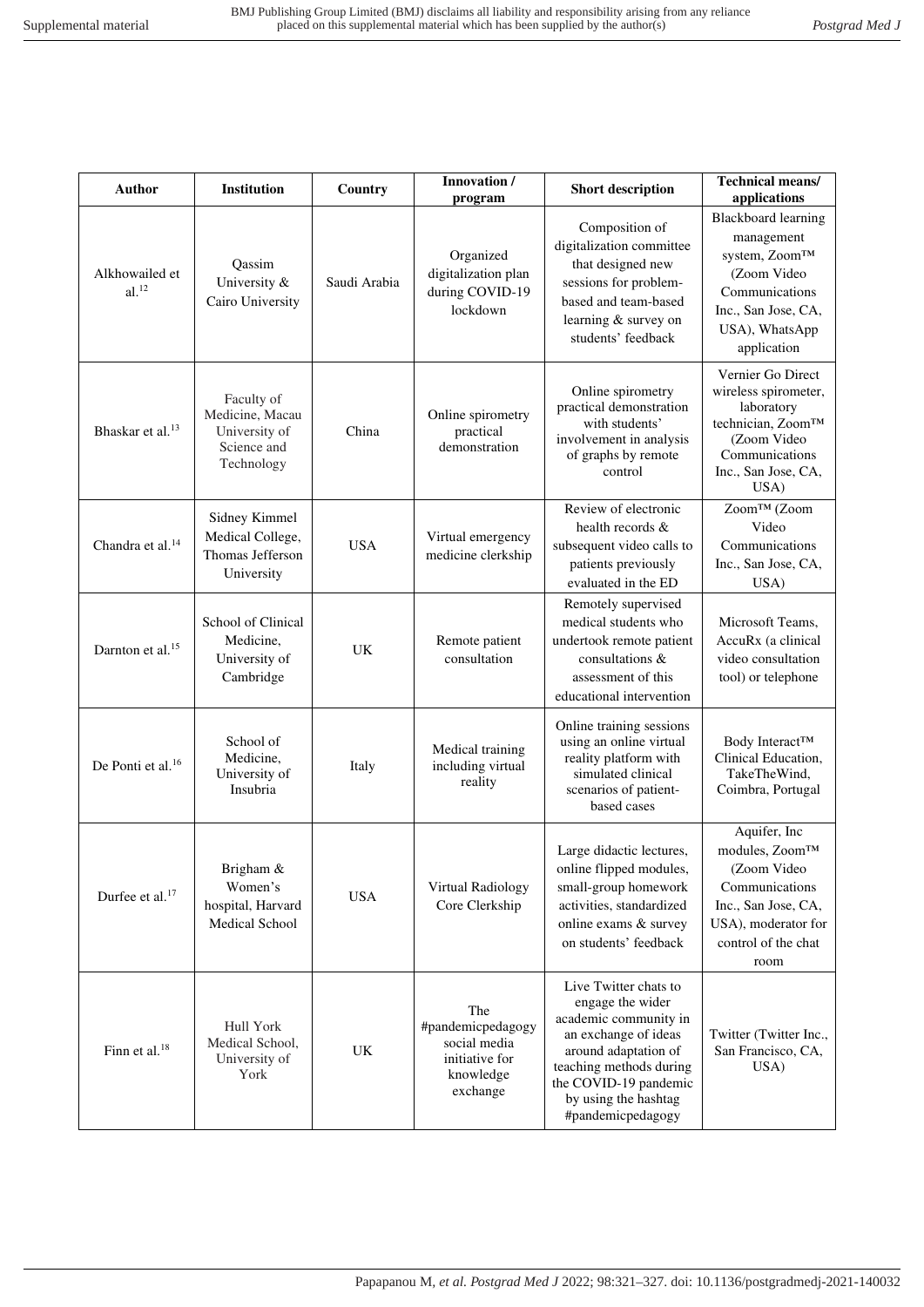| Flotte et al. <sup>19</sup> | University of<br>Massachusetts<br>Medical School,<br>University of<br>Massachusetts<br>Memorial<br><b>Medical Center</b>                                                                                                                                                        | <b>USA</b>   | Accelerated<br>graduation and<br>system of early<br>deployment of new<br>physicians | Composition of a review<br>board that determined<br>whether 4 <sup>th</sup> year medical<br>students fulfilled criteria<br>for 2-month earlier<br>$graduation - new$<br>physicians were<br>deployed as limited-<br>licensed physicians,<br>called "surge<br>contractors"                                                                                                                      | <b>NR</b>                                                            |
|-----------------------------|---------------------------------------------------------------------------------------------------------------------------------------------------------------------------------------------------------------------------------------------------------------------------------|--------------|-------------------------------------------------------------------------------------|-----------------------------------------------------------------------------------------------------------------------------------------------------------------------------------------------------------------------------------------------------------------------------------------------------------------------------------------------------------------------------------------------|----------------------------------------------------------------------|
| Hall et al. $20$            | Faculty of<br>Medicine,<br>University of<br>Southampton                                                                                                                                                                                                                         | UK           | Online<br>Neuroanatomy<br>education                                                 | Implementation of the<br>already developed<br>SotonBrainHub website<br>with online educational<br>content & recorded<br>lectures on<br>neuroanatomy, head &<br>neck anatomy & cranial<br>nerve examination                                                                                                                                                                                    | SotonBrainHub<br>website, Youtube<br>channel &<br>Instragram account |
| Huddart et al. $21$         | The "Becoming<br>A Doctor" UK-<br>based national<br>organization<br>supporting<br>medical students,<br>representatives<br>from General<br>Medical Council,<br><b>Health Education</b><br>England, National<br>Health Service<br>England $&$ the<br>World Health<br>Organization | <b>UK</b>    | The<br>#MedStudentCovid<br>social media<br>initiative                               | A 1-hour Twitter<br>discussion addressing<br>medical students'<br>uncertainty over<br>pandemic-related<br>disjointed information &<br>promoting student<br>initiatives dealing with<br>$COVID-19$ – responses<br>by the invited<br>representatives from<br>various organizations<br>contained the hashtag<br>#MedStudentCovid so<br>that they are easily<br>accessible by all<br>participants | Twitter (Twitter Inc.,<br>San Francisco, CA,<br>USA)                 |
| Iqbal et al. <sup>22</sup>  | College of<br>Medicine, Imam<br>Abdulrahman Bin<br><b>Faisal University</b>                                                                                                                                                                                                     | Saudi Arabia | Use of the Telegram<br>application for<br>supplementary<br>medical education        | Access to educational<br>resources – addition of<br>unlimited members &<br>uploading of multiple<br>files in all formats and<br>size to facilitate online<br>learning - qualitative<br>survey on students'<br>feedback                                                                                                                                                                        | Telegram<br>application                                              |
| Jeong et al. <sup>23</sup>  | University of<br>Washington<br>School of<br>Medicine                                                                                                                                                                                                                            | <b>USA</b>   | Virtual peer<br>teaching                                                            | Online clinician teacher<br>elective & virtual peer<br>teaching                                                                                                                                                                                                                                                                                                                               | <b>NR</b>                                                            |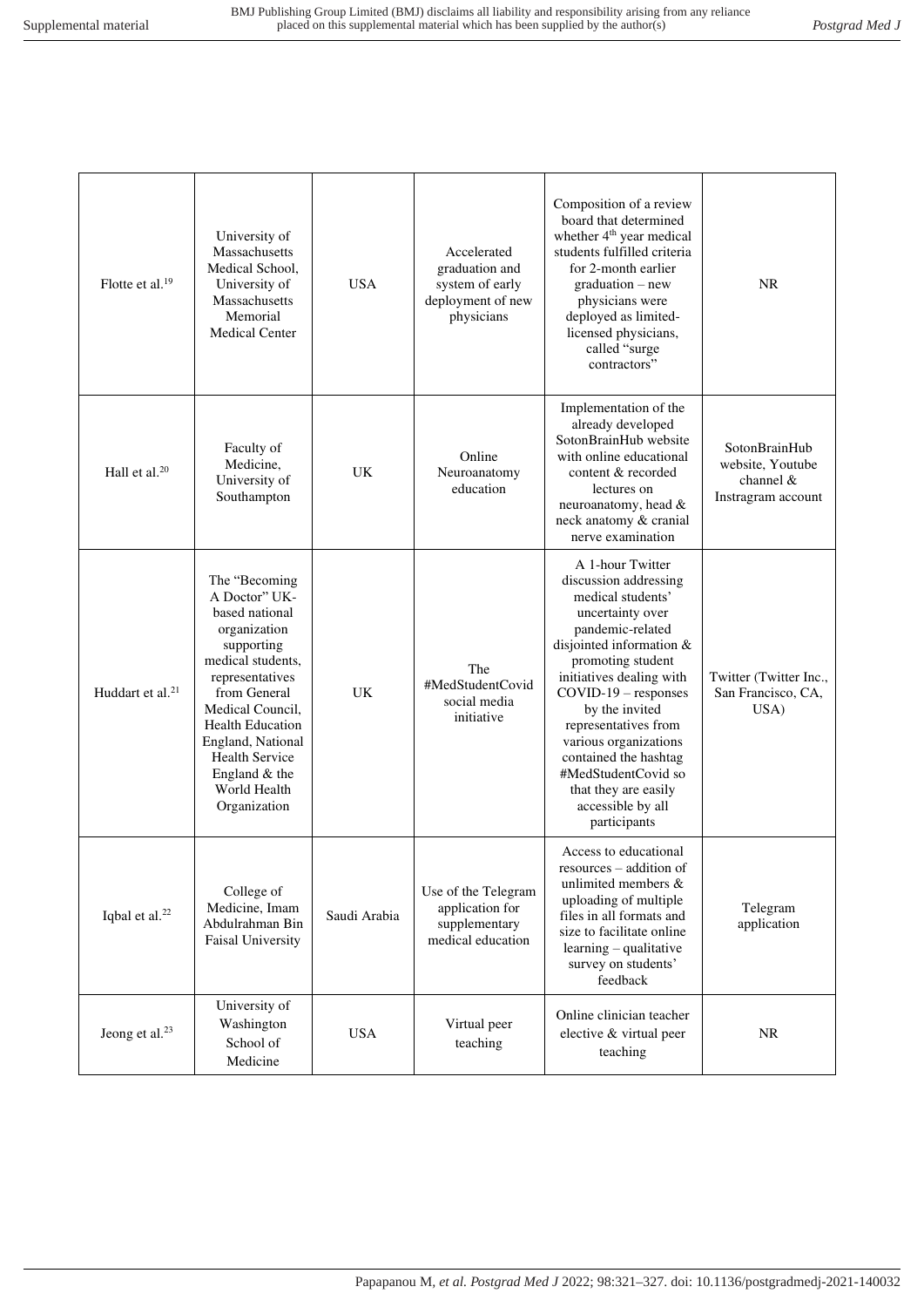| Joseph et al. <sup>24</sup>    | Brighton, Sussex<br>& Bristol Medical<br>Schools, Medical<br>Schools Council,<br><b>Health Education</b><br>England | UK         | Collaborative effort<br>for sharing of online<br>content                                                                                                                                                    | Sharing of online<br>resources between<br>different medical schools<br>by developing the online<br>platforms "Capsule"<br>(developed by Brighton<br>and Sussex<br>Medical School) and<br>"Speaking Clinically"<br>(Bristol Medical<br>School); sharing also<br>available by "Health<br>Education England" (e-<br>Learning for Healthcare<br>Hub) & supported by the<br>national academic<br>mailing list<br>service, "JiscMail" | Online platforms,<br>"Capsule",<br>"Speaking<br>Clinically" $\&$<br>national academic<br>mailing list,<br>"JiscMail"                                                                                                                                                             |
|--------------------------------|---------------------------------------------------------------------------------------------------------------------|------------|-------------------------------------------------------------------------------------------------------------------------------------------------------------------------------------------------------------|---------------------------------------------------------------------------------------------------------------------------------------------------------------------------------------------------------------------------------------------------------------------------------------------------------------------------------------------------------------------------------------------------------------------------------|----------------------------------------------------------------------------------------------------------------------------------------------------------------------------------------------------------------------------------------------------------------------------------|
| Kochis et al. <sup>25</sup>    | Harvard Medical<br>School                                                                                           | <b>USA</b> | Student-led<br>development of a<br>COVID-19<br>curriculum<br>(educational for the<br>students who<br>designed it & all its<br>users)                                                                        | Faculty reviewed,<br>available online &<br>constantly updated<br>learning resource that<br>summarizes the most<br>valuable educational<br>material about the<br>pandemic, all designed<br>by medical students                                                                                                                                                                                                                   | <b>NR</b>                                                                                                                                                                                                                                                                        |
| Lieberman et al. <sup>26</sup> | University of<br>Washington                                                                                         | <b>USA</b> | Development of<br>MedSci 585C, an<br>online-only clinical<br>pathology clerkship<br>program                                                                                                                 | Remote clinical<br>pathology clerkship<br>program with mixed-<br>formatted lectures,<br>student presentations &<br>participation in clinical<br>conferences, rounds &<br>discussions (also on<br>pandemic-related<br>subjects)                                                                                                                                                                                                  | Zoom™ (Zoom<br>Video<br>Communications<br>Inc., San Jose, CA,<br>USA), Zoom<br>"breakout room"<br>feature for small<br>groups, cloud-based<br>Canvas Learning<br>Management System<br>(Canvas GFX) for<br>distribution of<br>course material and<br>submission of<br>assignments |
| Mehta et al. <sup>27</sup>     | Faculty of<br>Medicine,<br>University of<br>Toronto                                                                 | Canada     | Student-faculty<br>partnership as an<br>enabler of curricular<br>adaptation to the<br>standards of the<br>pandemic;<br>establishment of the<br>weekly "MD<br>EducationMatters"<br>educational<br>newsletter | Contribution of students<br>in decision making with<br>regard to curricular<br>modifications<br>(minimization of<br>students' anxiety in front<br>of changes);<br>establishment of a<br>weekly educational<br>newsletter covering<br>topics requested by<br>students & perspectives<br>of faculty members from<br>the frontline                                                                                                 | NR                                                                                                                                                                                                                                                                               |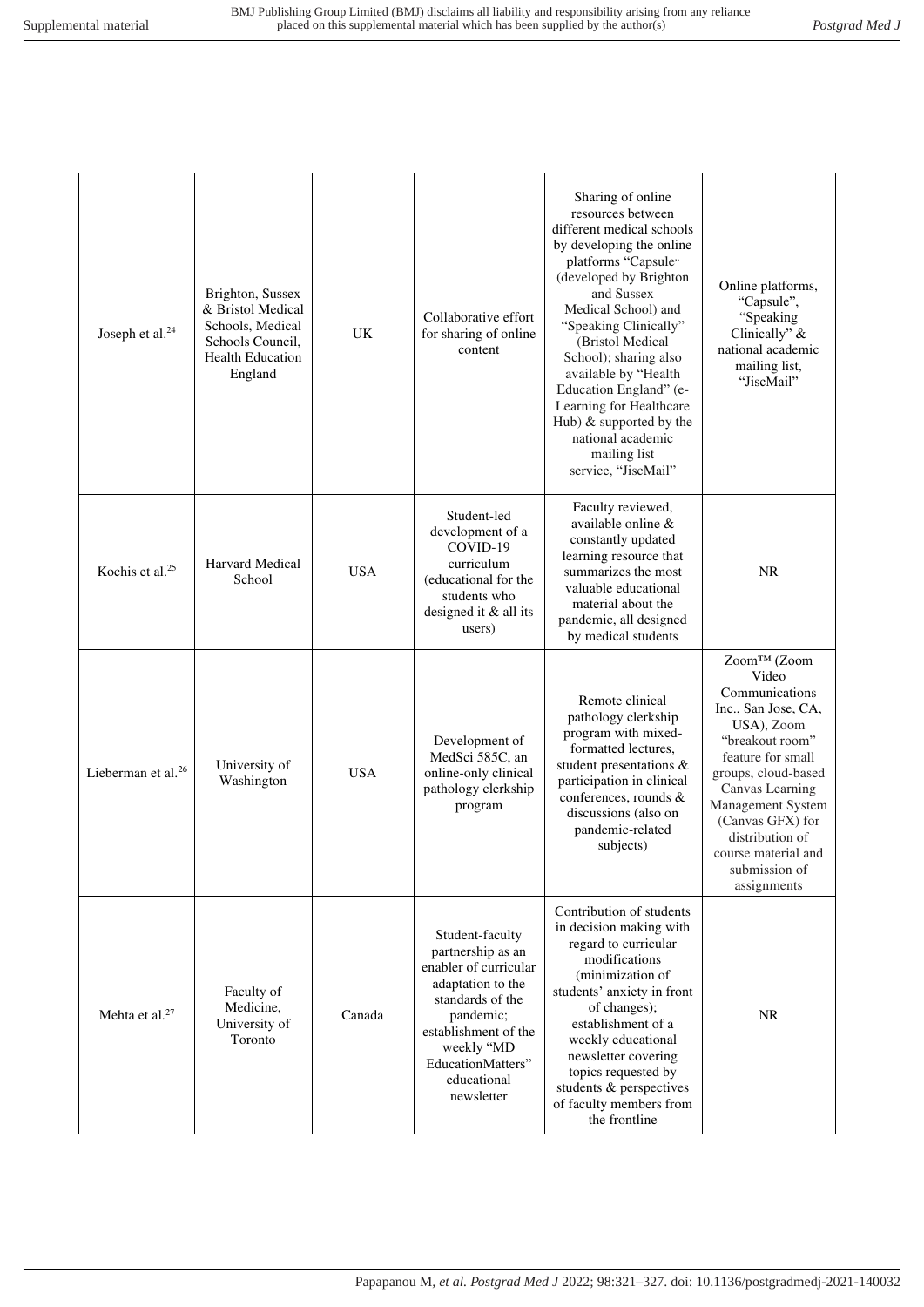| Parker et al. <sup>28</sup>   | University of<br>Washington       | <b>USA</b>  | Remote anatomic<br>pathology program                                         | Lectures, discussions,<br>virtual slides, case-based<br>activities ("Detective<br>Case", "Good Will<br>Hunting Case" -<br>program comprising of<br>10 big topics with both<br>morning and afternoon<br>sessions                                                                                                                                                        | Zoom™ (Zoom<br>Video<br>Communications<br>Inc., San Jose, CA,<br>USA), Microsoft<br>PowerPoint, the<br>PathPresenter online<br>digital platform,<br>Canvas Learning<br>Management System<br>(Canvas GFX),<br>Microsoft Teams<br>(Microsoft) |
|-------------------------------|-----------------------------------|-------------|------------------------------------------------------------------------------|------------------------------------------------------------------------------------------------------------------------------------------------------------------------------------------------------------------------------------------------------------------------------------------------------------------------------------------------------------------------|---------------------------------------------------------------------------------------------------------------------------------------------------------------------------------------------------------------------------------------------|
| Roberts et al. <sup>29</sup>  | University of<br><b>Bristol</b>   | UK          | Peer-led teaching<br>sessions                                                | Re-adjustment of peer-<br>led teaching sessions by<br>a university medical<br>students' society: re-<br>training of tutors on how<br>to deliver & designing of<br>2 teaching branches; $4th$<br>year teaching 3rd year<br>students symptom-based<br>medicine & surgery<br>topics, and 3rd year<br>teaching 2 <sup>nd</sup> year<br>students systems-based<br>pathology | Online meeting<br>platform,<br>PowerPoint                                                                                                                                                                                                   |
| Roskvist et al. <sup>30</sup> | University of<br>Auckland         | New Zealand | Online programs for<br>replacing clinical<br>general practice<br>attachments | E-learning program<br>composing of 3 domains:<br>asynchronous discussion;<br>a symposium for social<br>interactions and contact<br>with faculty; and a<br>portfolio for<br>personal goal aspects                                                                                                                                                                       | Zoom™ (Zoom<br>Video<br>Communications<br>Inc., San Jose, CA,<br>USA), Goodfellow<br>Unit continuing<br>professional<br>development<br>website, BMJ<br>Learning modules                                                                     |
| Sam et al. <sup>31</sup>      | <b>Imperial College</b><br>London | UK          | Digital clinical<br>placement                                                | Weekly set of interactive<br>cases for students<br>(including history,<br>physical examination<br>findings, investigation<br>and management plan)<br>on an online platform -<br>discussion of cases in<br>webinars $-$<br>supplementary video<br>cases                                                                                                                 | Online platform for<br>patient data, cloud-<br>based tool for<br>interaction during<br>webinars                                                                                                                                             |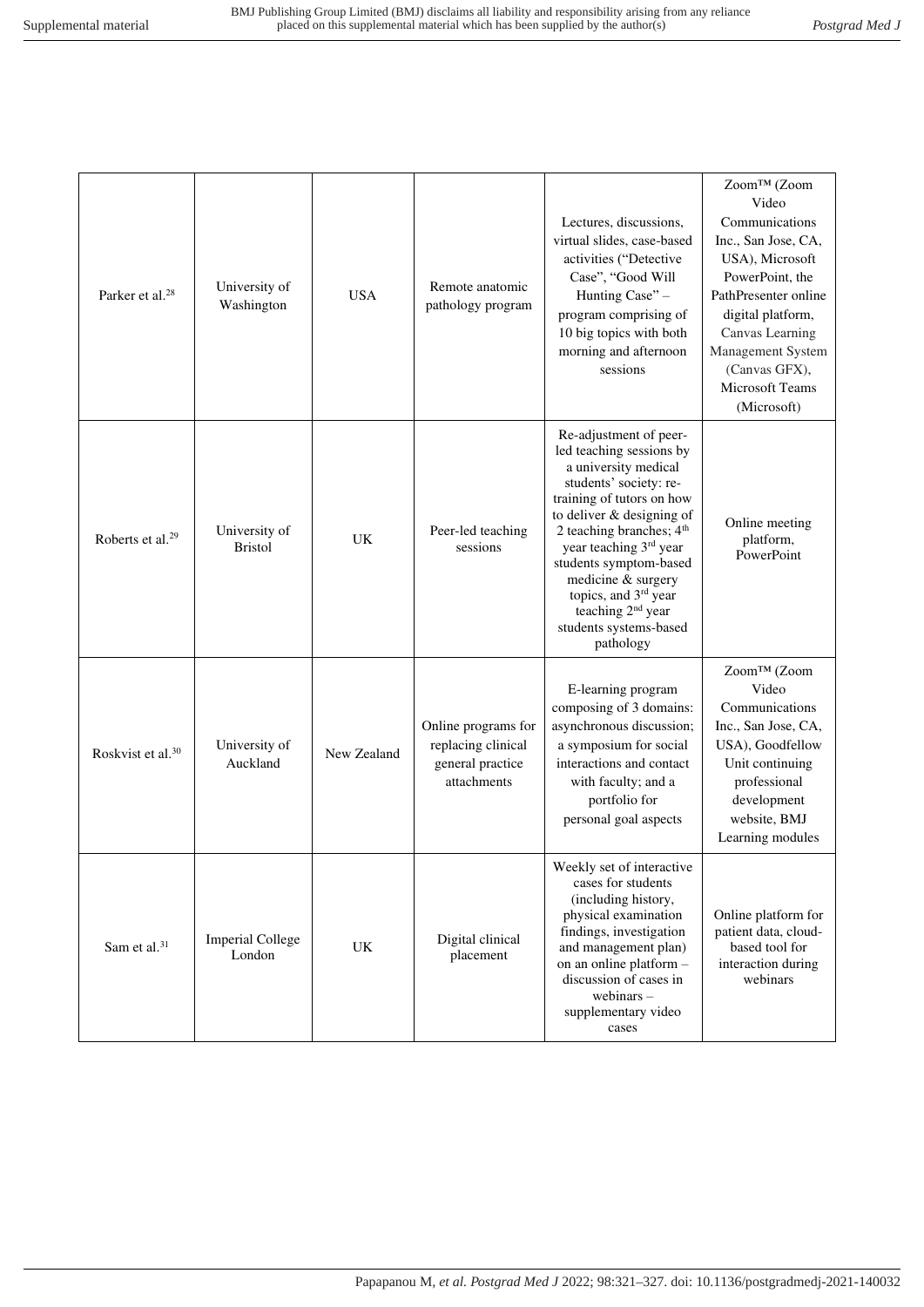| Singh et al. <sup>32</sup>  | All India Institute<br>of Medical<br>Sciences                                            | India      | Online classroom                                                                                       | Implementation of an<br>online classroom<br>environment by adopting<br>"G Suite for Education"                                                                                                                                                                                                                                                                                                                                    | "G Suite for<br>Education" -<br>"Google Classroom"<br>for the online<br>classroom<br>environment &<br>"Google Meet" for<br>video-conferencing                                                                        |
|-----------------------------|------------------------------------------------------------------------------------------|------------|--------------------------------------------------------------------------------------------------------|-----------------------------------------------------------------------------------------------------------------------------------------------------------------------------------------------------------------------------------------------------------------------------------------------------------------------------------------------------------------------------------------------------------------------------------|----------------------------------------------------------------------------------------------------------------------------------------------------------------------------------------------------------------------|
| Tabari et al. <sup>33</sup> | Clinical<br>Education<br>Research Center,<br>Shiraz University<br>of Medical<br>Sciences | Iran       | Online peer- and<br>faculty-led<br>educational and<br>psychological<br>support for medical<br>students | Recruitment of faculty<br>members, academic<br>coaches & senior<br>medical students to<br>support junior peers with<br>psychological &<br>educational issues<br>through virtual peer<br>mentoring & online<br>conversations                                                                                                                                                                                                       | <b>NR</b>                                                                                                                                                                                                            |
| Tan et al. $34$             | National<br>University of<br>Singapore                                                   | Singapore  | Simulated patient-<br>based exams                                                                      | Assessment of history-<br>taking skills and ability<br>for detection of abnormal<br>signs using models of<br>body parts and Harvey<br>mannequins                                                                                                                                                                                                                                                                                  | Body part models,<br>Harvey mannequins                                                                                                                                                                               |
| Torres et al. <sup>35</sup> | Medical<br>University of<br>Lublin                                                       | Poland     | Simulation-based<br>teaching                                                                           | Electronic simulated<br>patient data system -<br>students' remote<br>ordering of laboratory<br>and imaging tests -<br>instructor receives orders<br>and returns the results to<br>update the patient<br>scenario                                                                                                                                                                                                                  | SimMan 3G<br>(Laerdal, Stavanger,<br>Norway); a<br>technician<br>(substituting for<br>'students' hands');<br>patient's monitor;<br>instructor; Zoom™<br>(Zoom Video<br>Communications<br>Inc., San Jose, CA,<br>USA) |
| Wickemeyer et<br>$al.^{36}$ | University of<br>Illinois at<br>Chicago                                                  | <b>USA</b> | Adoption of the "R4<br>teaching model" for<br>remote medical<br>student education in<br>Otolaryngology | Adoption of the R4<br>model which consists of<br>"Read" (backround<br>information), "Respond"<br>(to questions developed<br>by faculty), "Review"<br>(online with faculty) $\&$<br>"Realize" (application of<br>knowledge & decision-<br>$making$ ) – model<br>includes real patient<br>cases, journal clubs,<br>interactive quizzes,<br>flipped classroom, and<br>attending-lead<br>discussions on social<br>justice & bioethics | <b>NR</b>                                                                                                                                                                                                            |